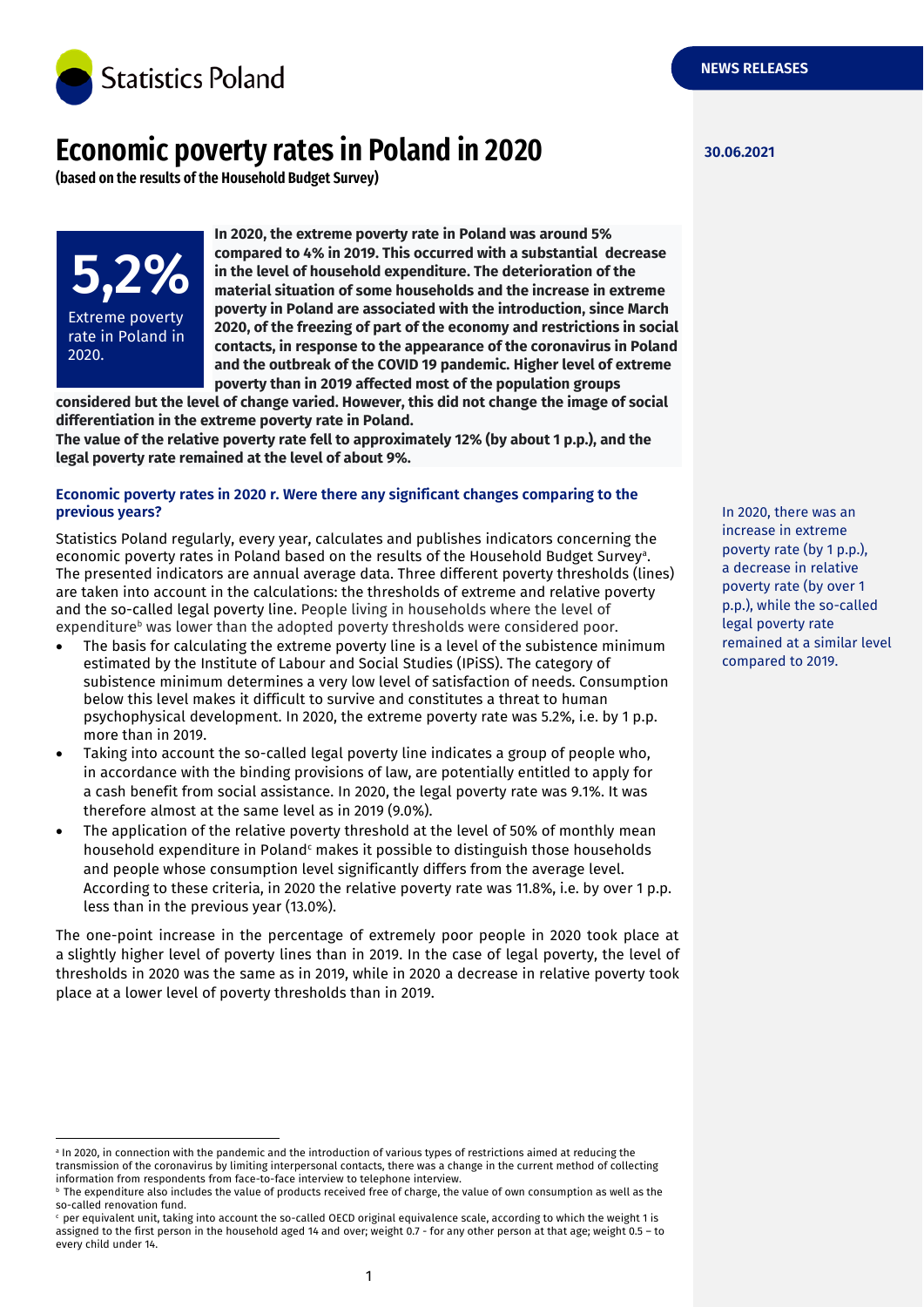#### **Chart 1. Poverty thresholds<sup>a</sup> for selected types of households in the years 2019-2020**



**Poverty thresholds for 1-person households** 

In 2020, the level of the extreme poverty threshold increased, the level of the relative poverty line decreased, while the level of the legal poverty line did not change compared to 2019.

<sup>a</sup> On average per month in the 4<sup>th</sup> quarter

-

The increase in the extreme poverty rate observed in 2020 took place in a situation of slightly greater than in 2019 differentiation of the income situation and a lower (both in nominal and real terms<sup>d</sup>) level of household expenditure<sup>e</sup>, which is also reflected in the macroeconomic indices of consumption in the household sector<sup>f</sup> . Both in the case of an increase in extreme poverty and a decrease in consumption in the household sector, the worst situation was recorded in the 2nd quarter, which is related to the introduction since March 2020 of freezing a significant part of the economy and restrictions in social contacts in response to the emergence of coronavirus in Poland and outbreak of COVID-19 pandemic.

A comparison of the data on the extent of economic poverty in Poland covering the years 2008-2020 (Chart 2) shows that for all three types of poverty taken into account, the value of the poverty rates in 2020 was lower than in 2008. In case of the relative poverty it can be said about a systematic decline in the percentage of poor people, while changes in the rates of extreme poverty and especially the legal one were not so clearly targeted and were subject to fluctuations.

With the poverty thresholds (limits) adopted in a given year, the relative poverty rate decreased from less than 18% in 2008 to about 12% in 2020.

The legal poverty rate in 2008 was less than 11% however in the years 2009-2012 it diminished to the level of about 7-8%. For the next 4 years (2013-2016), the legal poverty rate remained at the level of 12-13%, and it decreased to the level of about 9% in 2019 and 2020.

The extent of extreme poverty in 2008 was less than 6% and remained at this level until 2010. For the next 5 years (2011-2015) the level of this phenomenon was around 7%. In 2016 the extreme poverty rate decreased and in 2016-2020 it remained at the level of about 4-5%.

The observed changes in the poverty rates depended on changes in the material situation of households measured by the level of their expenditure, as well as on the value of the poverty threshold. Let us recall that the value of the threshold of relative poverty depends

<sup>d</sup> Real increase in expenditure - that is, taking into account changes in the level of prices of consumer goods and services <sup>e</sup> More information about this topic in the news release available on the Statistics Poland website: "The situation of households in 2020 on the basis of results of the Household Budget Survey": https://stat.gov.pl/en/topics/living [conditions/living-conditions/the-situation-of-households-in-2020-on-the-basis-of-results-of-the-household-budget](https://stat.gov.pl/en/topics/living-conditions/living-conditions/the-situation-of-households-in-2020-on-the-basis-of-results-of-the-household-budget-survey,12,20.html)[survey,12,20.html](https://stat.gov.pl/en/topics/living-conditions/living-conditions/the-situation-of-households-in-2020-on-the-basis-of-results-of-the-household-budget-survey,12,20.html)

<sup>f</sup> Macroeconomic indicators (annual or quarterly) available on the website of the Statistics Poland: <https://stat.gov.pl/en/poland-macroeconomic-indicators/>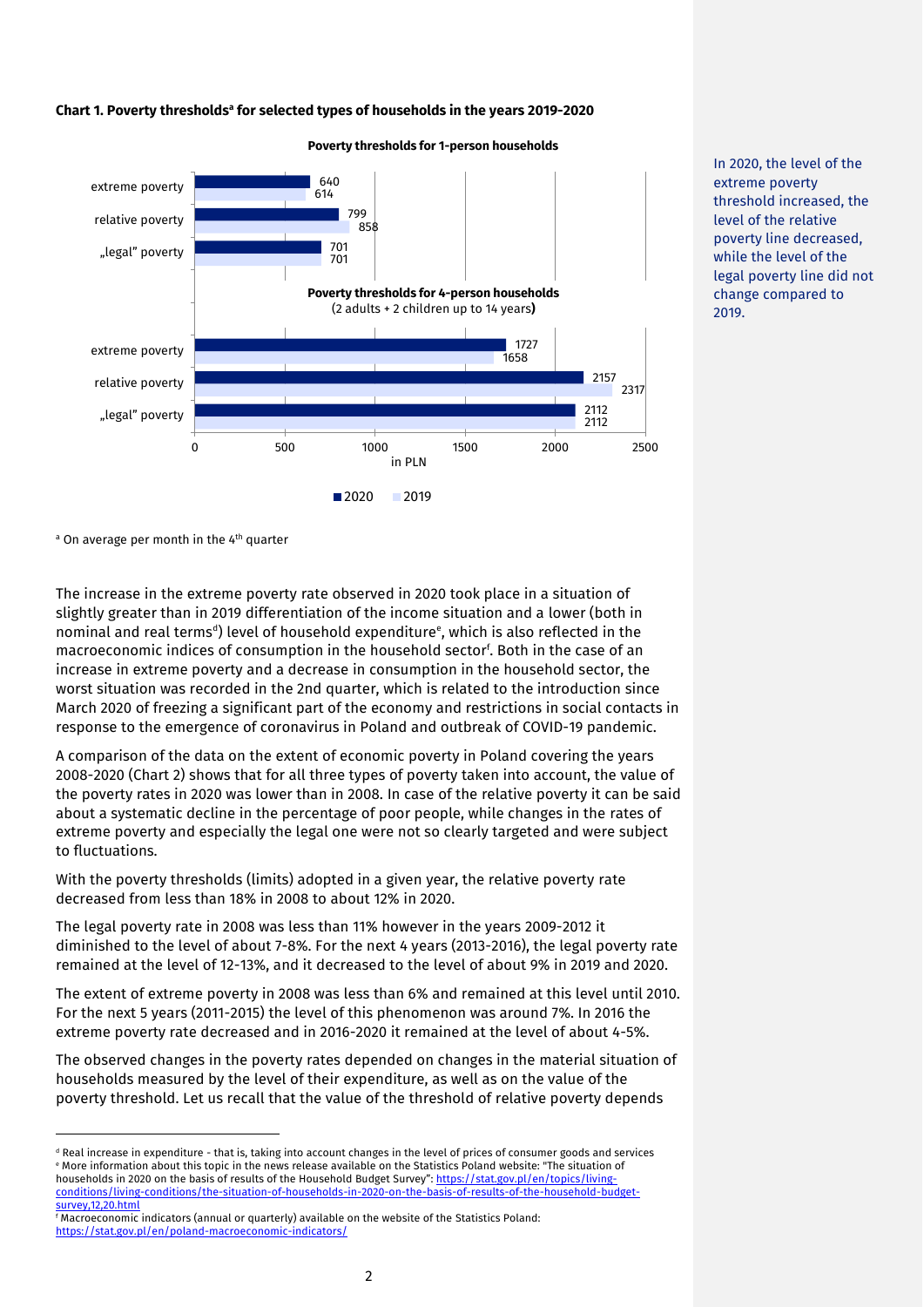on the level of average household expenditure (it accounts for 50% of average expenditure). Changes in the value of the lines of legal poverty result from administrative decisions. As a rule, their level changes every three years (but, for example, until October 2012, the thresholds established in 2006 were in force). In turn, the level of extreme poverty lines depends on the prices of consumer goods and services included in the basket used to calculate the subsistence minimum. The values of the poverty thresholds used in 2008-2020 are presented in Charts 3 and 4.





**Chart 3. Poverty thresholds<sup>a</sup> for 1-person households in the years 2008-2020**



<sup>&</sup>lt;sup>a</sup> On average per month in the 4<sup>th</sup> quarter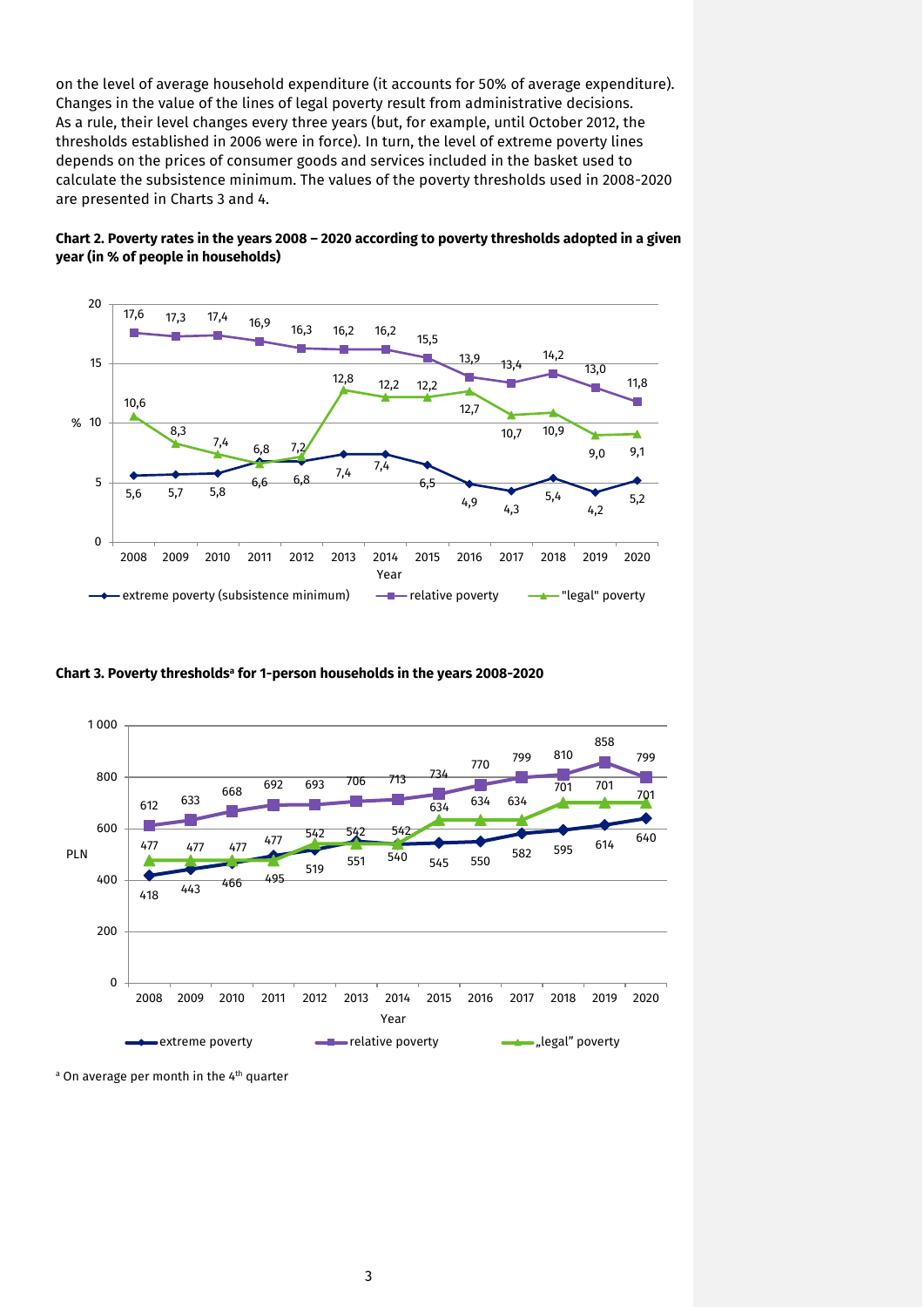



a On average per month in the 4th quarter

# **Diversification the extreme poverty rate in 2020. Who experienced poverty most often and lest often?**

Poverty affects individual groups of the population to a different extent, and when interpreting the data on the diversification of poverty rates due to different characteristics of households, it should be remembered that in practice we are taking into consideration not only one poverty determinant, but the coexistence of many factors at the same time. For example, the differentiation of poverty rates by socio-economic group depends, among others, on the economic activity of household members and their status on the labour market, which in turn depends, for example, on the age and level of education of the household members.

The poverty rate significantly differs depending on the socio-economic group defined by the predominant source of income of the household. In 2020, farmers' households and households living mainly on the so-called unearned sources (in both groups - almost 14% of people from these households). Among the latter, attention is paid to households living on social benefits other than pensions (about 15%). A higher than average level of extreme poverty was also observed in the households of pensioners (about 8%).

Extreme poverty mainly affected the households of people with a low level of education. The poverty rate among households whose head had at most lower secondary education was more than twice as high as the average and amounted to about 12%. The percentage of the poor was also higher than the average in the case of households of people with basic vocational education (about 8%). The group of households with a relatively high level of extreme poverty also included households with people with a certificate of disability. The extreme poverty rate in households with at least one person recognized as disabled was 7.5%.

Households with children under the age of 18 also had an extreme poverty rate higher than the average for Poland in 2020. It concerned mainly households with at least three children of this age (almost 9% of the poor), but also households with two children (6.5% of the poor).

The extreme poverty rate among children and young people under 18 years of age in 2020 was about 6%.

The inhabitants of rural areas were characterized by expenses lower than the extreme poverty line more often than city dwellers. The extreme poverty rate in rural areas was 9.5%.

Compared to 2019, there were no significant changes in the social map of the risk of extreme poverty in Poland.

People at the highest risk of poverty were members of households living on social benefits (apart from retirement pensions) and agriculture, as well as multi-children families and households with people with disabilities. The factor increasing the risk of extreme poverty was the lack or low level of education.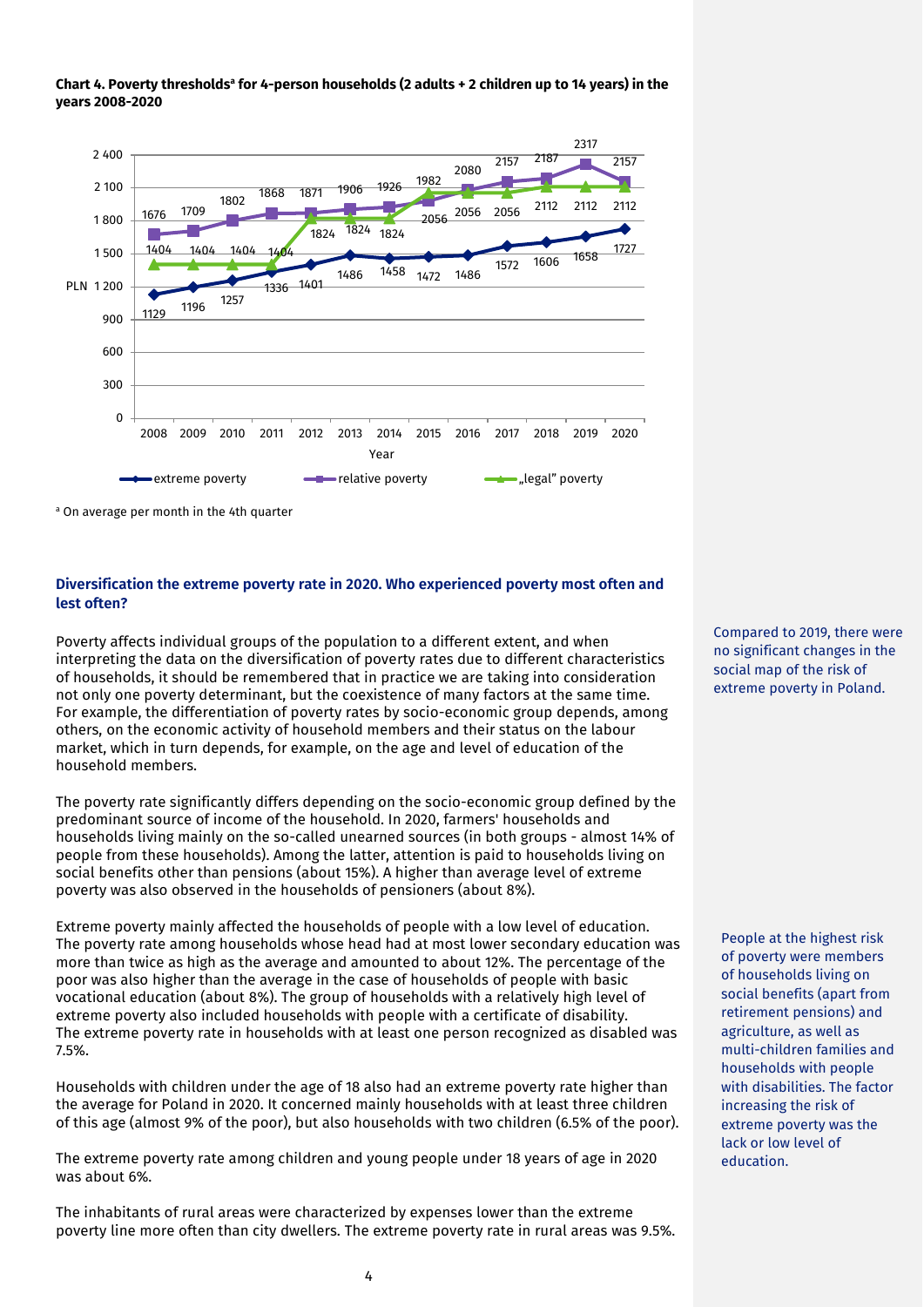For comparison, in urban areas over 2% of inhabitatnts were affected by extreme poverty (depending on city size, the poverty rate ranged from about 1% to about 4%).

In 2020, the lowest extreme poverty rates in terms of the main source of income were recorded among self-employed households (about 3%). Extreme poverty was least often experienced by people in households where the head of the household had higher education (about 2%). A low level of extreme poverty (over 1% of the poor) was characteristic for single-person households, married couples<sup>g</sup> without children or with one dependent child. <sup>h</sup> The low poverty rate (about 1-2%) was also recorded (as mentioned above) among urban residents, with the exception of towns with less than 20,000 inhabitants.

### **Changes in the extreme poverty rate in 2020. How did the poverty rates among different population groups changed?**

If we take into account the absolute changes in poverty rates between 2020 and 2019, expressed in p.p., it turns out that the highest increase in the extreme poverty rate was recorded in the case of farmers' households (by less than 4 p.p.) and households living on unearned sources (almost 3 p.p.). Smaller increase in poverty rate, by about 2 p.p., referred to households of pensioners as well as households with at least three children under the age of 18. An increase in extreme poverty rate by about 2 p.p. was also observed among inhabitants of rural areas and the smallest towns (below 20 thousand inhabitants).

In the case of the remaining population groups taken into account in the analysis, the values of the poverty rates in 2020 were at a similar level as in 2019, or the observed changes did not exceed 1.5 p.p.

The data discussed above (and visible in Charts 5-11) concerning changes in the values of extreme poverty rates do not fully reflect the pace, dynamics of change of this phenomenon in particular population groups. Such an assessment is possible through the use of the dynamics indicators<sup>i</sup>. Based on them, it can be said that the greatest dynamics of change (relative increase) in the extent of extreme poverty in 2020, compared to the previous year, was recorded in the case of households in which the head had a tertiary or secondary education, among residents of the largest cites (500 thousand and more inhabitants) and smallest towns (with a population below 20 thousand) as well as among single-parent families. Both in 2019 and 2020, these were groups characterized by markedly lower than the national average values of extreme poverty rates.

The increase in the extent of extreme poverty observed in 2020, the year of the COVID-19 pandemic, based on household expenditure, affected most of the population groups under consideration, with the level of change varying.

<sup>g</sup> Cohabiting couple are included in marriages.

h A dependent child is a person aged 0-14 or a person aged 15-25 with no own source of income and not married (or not living in cohabiting couple)

i In this particular case, it is the ratio of the extreme poverty rate in 2020 to the poverty rate in 2019.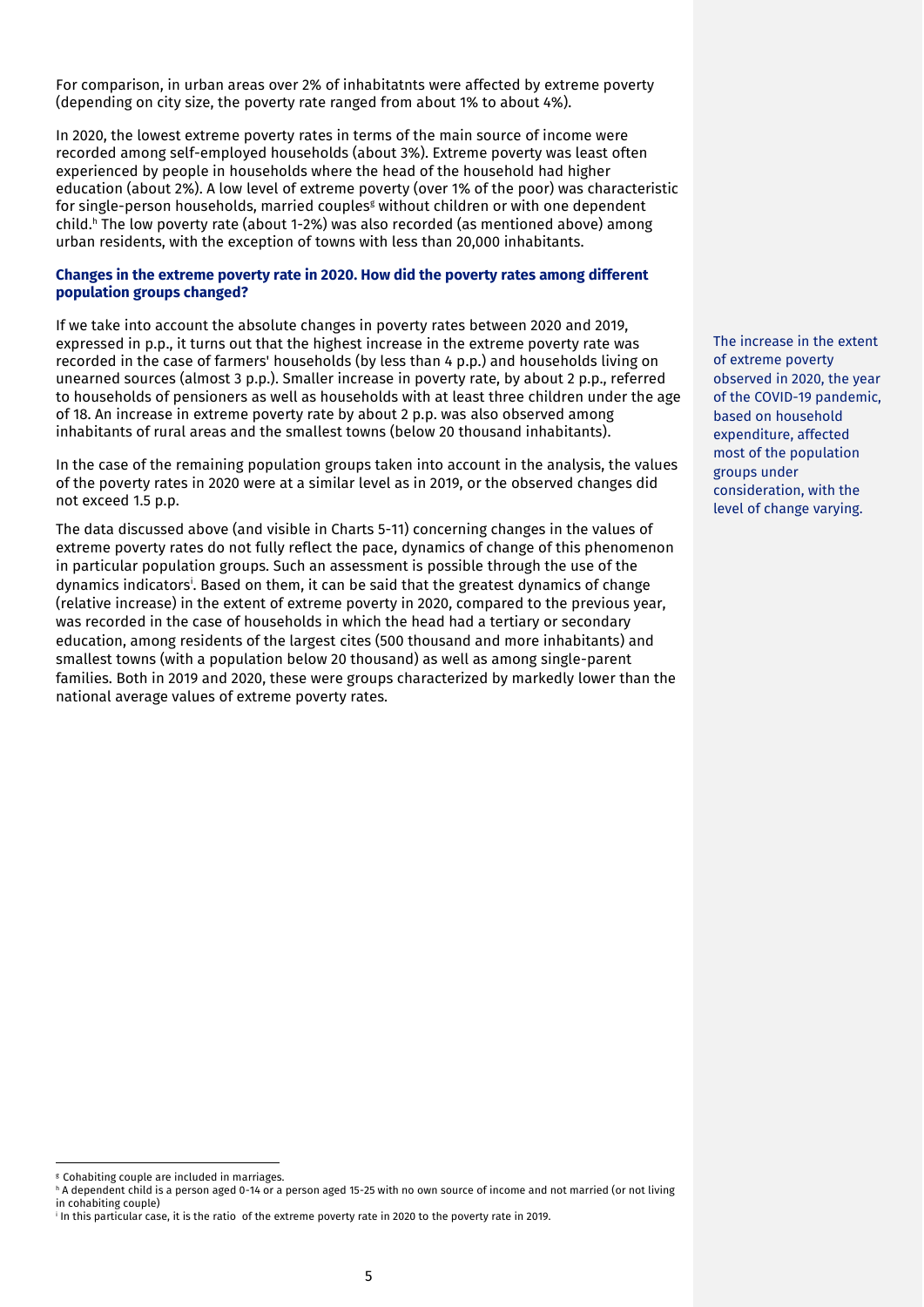#### **Chart 5. Extreme poverty rate in 2019 and 2020 by socio-economic groups**



**Chart 6. Extreme poverty rate in 2019 and 2020 by household types<sup>a</sup>**



aA dependent child is a person aged 0-14 or a person aged 15-25 with no own source of income and not married (or not living in cohabiting couple). Cohabiting couple are included in marriages.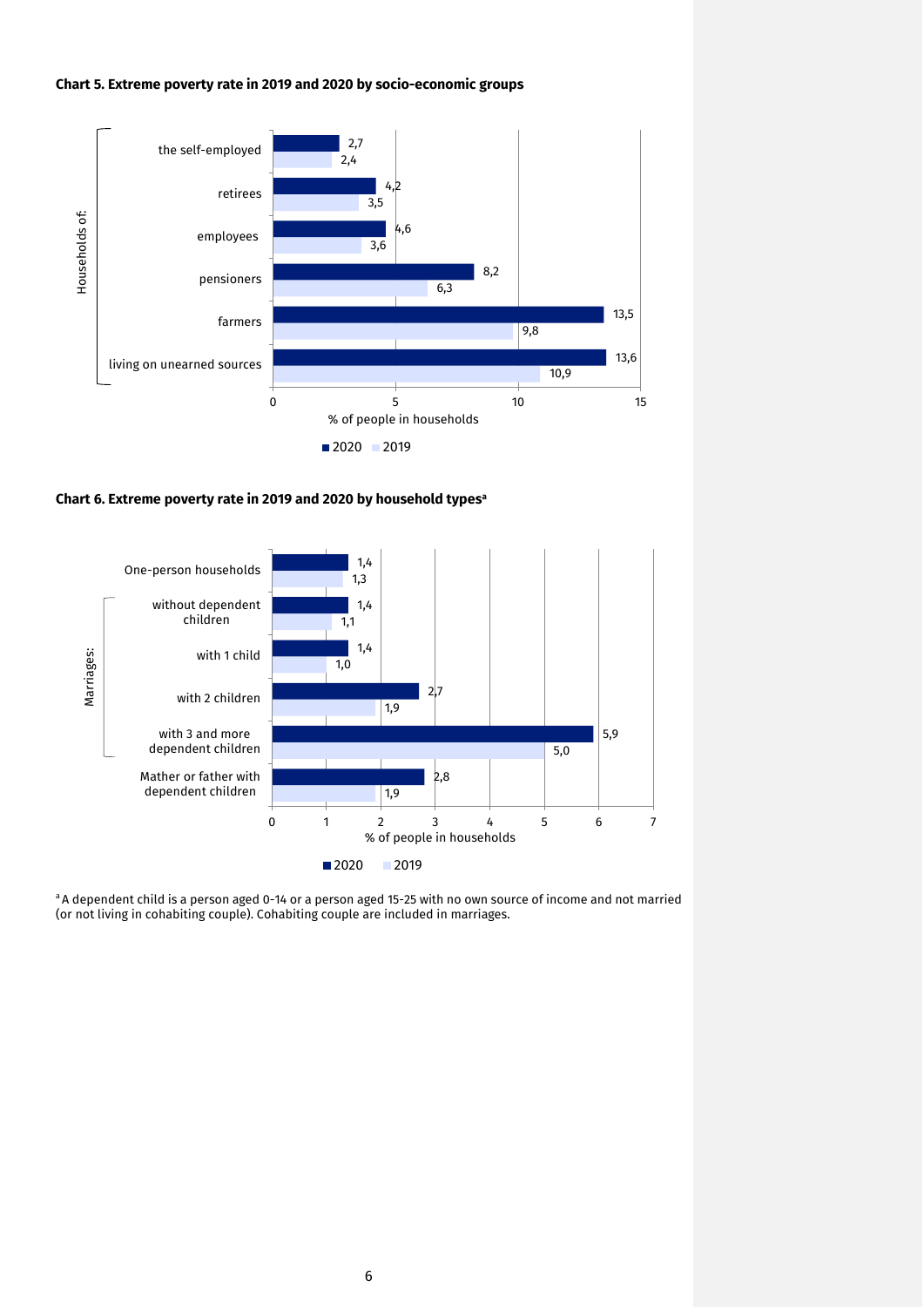#### **Chart 7. Extreme poverty rate in 2019 and 2020 in households with children aged 0-17<sup>j</sup>**



**Chart 8. Extreme poverty rate in 2019 and 2020 by age**

-



<sup>&</sup>lt;sup>j</sup> The data in Chart 7 refer to households with children aged 0-17, regardless of whether they are supported by parents (or other household members) or have their own source of income, such as a survivor's pension or alimony. Apart from parents and children aged 0-17, these households may also include other persons, such as older siblings, grandparents or brothers or sisters of one of the parents. Meanwhile, the data in Figure 6 refer only to selected types of households, such as married couples or single parents with dependent children (these households cannot include other people). Dependent children include, for example, unemployed students as well as young people who have already completed their education but have not yet started work, if they do not have their own source of income.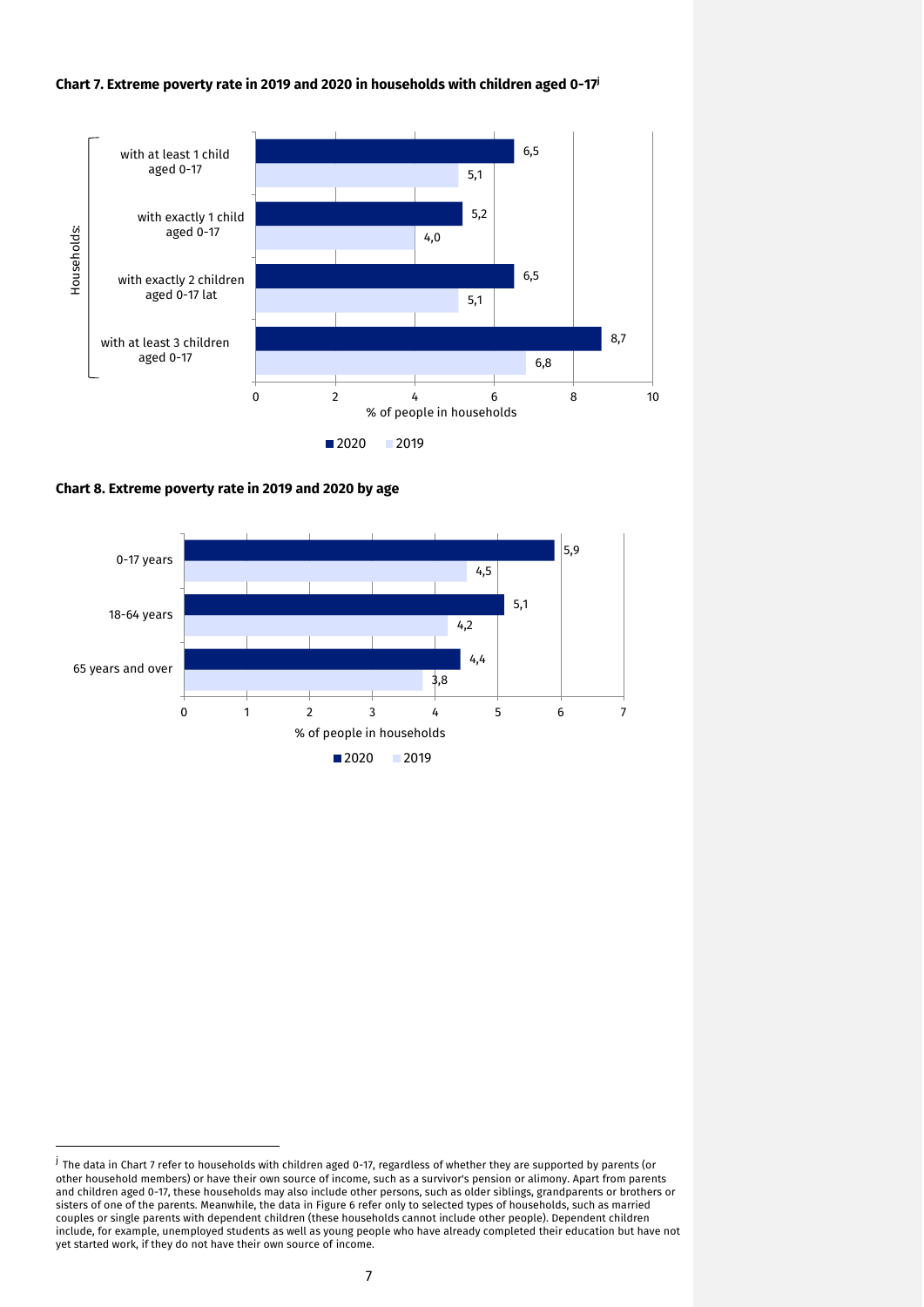**Chart 9. Extreme poverty rate in 2019 and 2020 by the presence of people with legally confirmed disabilities in a household** 



**Chart 10. Extreme poverty rate in 2019 and 2020 by education level of the head of the household** 

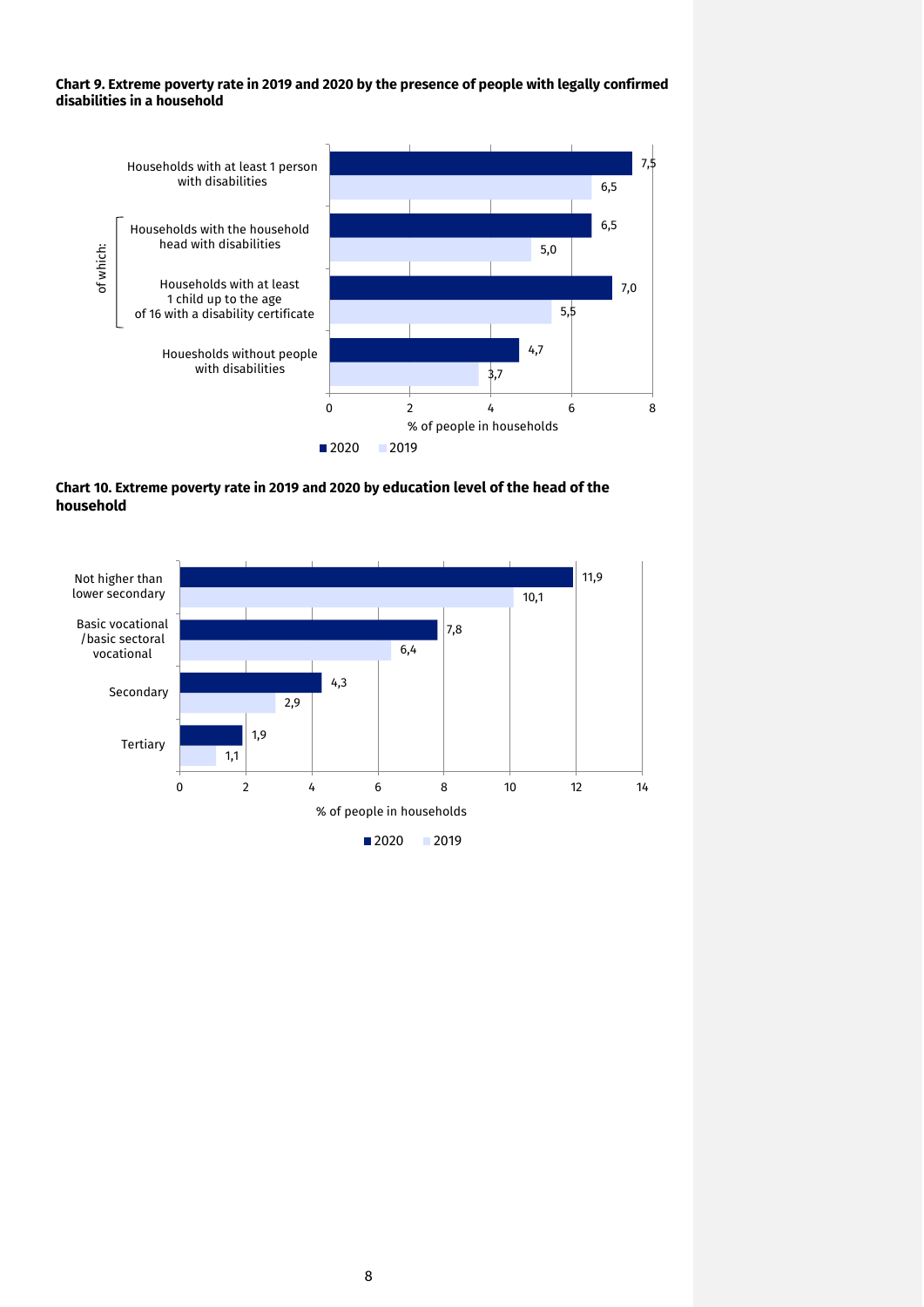#### **Chart 11. Extreme poverty rate in 2019 and 2020 by place of residence**



In the case of quoting data from the Statistics Poland, please provide information: "Statistics Poland data source", and in the case of publishing calculations made on data published by the Statistics Poland, please provide information: "Own study based on Statistics Poland data".